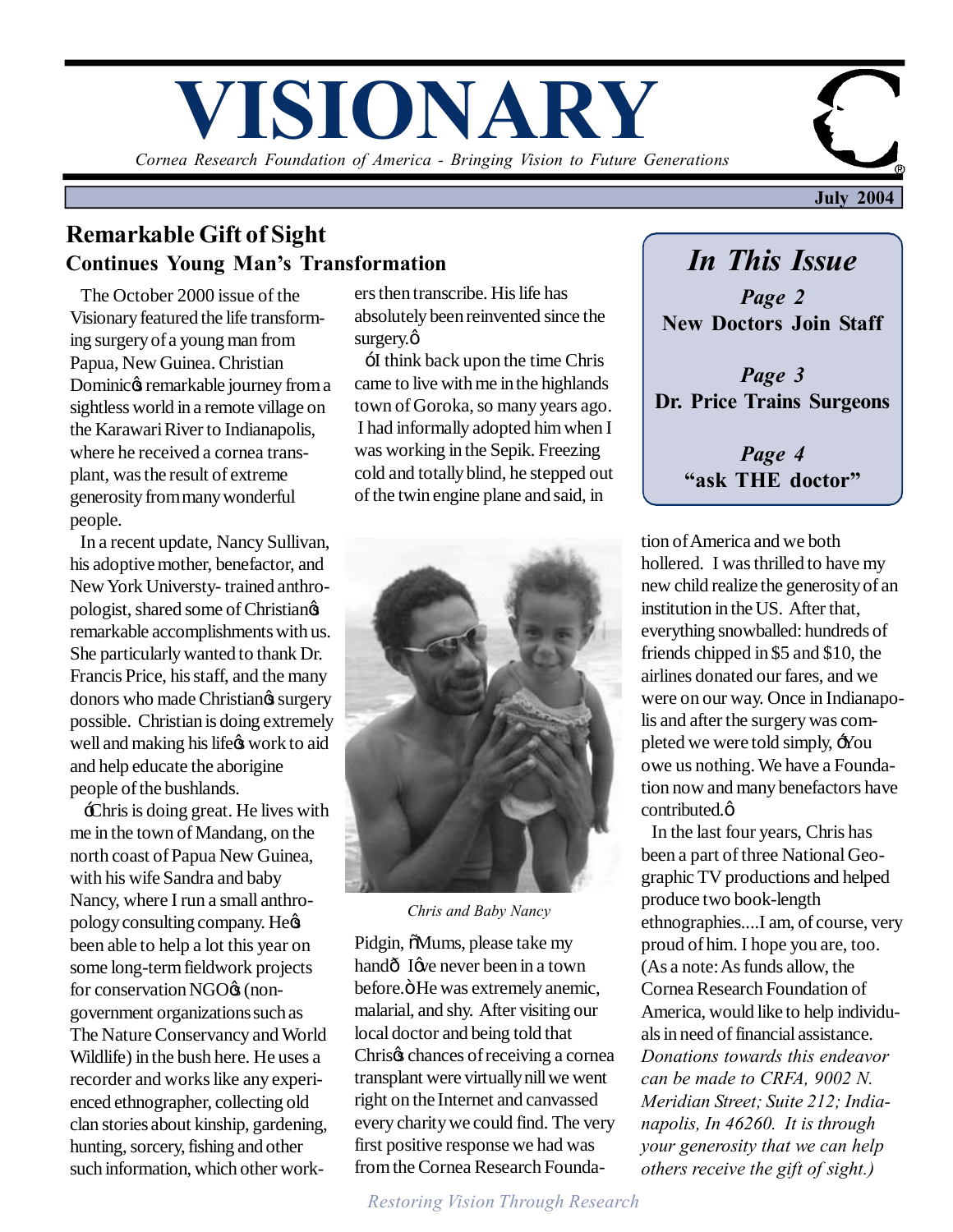#### *Cornea Research Foundation of America*

### **Board of Directors**

Francis W. Price, Jr., M.D. *President*

> F. W. (Bill) Grube *Vice President*

> > Pat Chastain *Secretary*

Walter C. Gross, Jr. *Treasurer*

Joseph L. Kack Joan Lane Francis W. Price, Sr., M.D. Harry W. Scheid Lorraine Mahomed David C. Huse Michael W. Dickerson

#### **Foundation Staff**

Susan P. Simon *Development Director*

Marianne O. Price, Ph. D. *Director of Research & Education*

Clorissa D. Quillin *Clinical Research Coordinator*

*9002 North Meridian Ste 212 Indianapolis, IN 46260 Phone 317.844.5610 Fax 317.814.2806 www.cornea.org*

#### **Foundation Studies**

*Artificial Cornea*

*Artificial Iris Implant Lens for Severe Myopia Safer Cataract Surgery Keratoconus Progression Laser Assisted Corneal Graft LASIK Flap Study Preventing Nearsightedness Protective Intraocular Lens Cornea Donor Tissue Study Preventing Graft Rejection Cornea Transplant Database*

## **Two New Fellow Doctors Will Soon Join the Staffs of CRFA and PVG**

 In 2004 two doctors will be welcomed at the Cornea Research Foundation and Price Vision Group to begin a corneal fellowship program.

 Dr. Yoon Mo Myung, a medical graduate from Yale with an ophthalmology residency from Brown University, began his term on July 6<sup>th</sup>. Dr. Myung

comes from a family of physicians including an older brother who is a Gastroenterologist working in Columbus, Ohio and an older sister



*Dr. Myung*

who is an Ob/Gyn working in Sao Paulo Brazil. His hobbies are playing tennis, soccer and fishing and he loves to travel. His main goal during his fellowship is to get specialized training in diseases of the cornea and refractive surgery by seeing patients in clinic and participating in surgery and research.

 Dr. Abdulfatah Ali, who has been employed in private practice since 2001, is a medical graduate from the Medical College of Wisconsin, with an ophthalmology residency from the University of Minnesota. He and his

wife are expecting their second child. He will begin in September.

 This fellowship opportunity is unique, combining complicated



*Dr. Ali*

cornea transplantation, anterior segment cases and refractive surgery utilizing the most recent techniques. In addition, each fellow will have an opportunity to be a part of a variety of research studies related to corneal transplantation

 Upon completion of the program, the fellow should be a well-rounded, confident and resourceful ophthalmologist who is able to manage the most challenging anterior segment cases. We believe that no other program offers the opportunities and expertise that can be gained in this fellowship. We welcome both doctors and look forward to what their combined experiences can bring to our organizations.

## **New Study For 2004 May Help Protect Against Macular Degeneration**

 The Cornea Research Foundation is evaluating a new intraocular lens that may help protect cataract surgery patients against macular degeneration. If you are considering cataract surgery, you may be eligible to participate in this clinical research study to evaluate an investigational UV-absorbing and blue-light filtering intraocular lens. The Cornea Research Foundation, in

collaboration with Price Vision Group, is one of 10 sites participating in this nationwide study.

 Eligible subjects must be at least 21 years of age and have a cataract in at least one eye, with no history of other significant diseases of the eye.

 To learn more about this study, please call (317) 814-2990.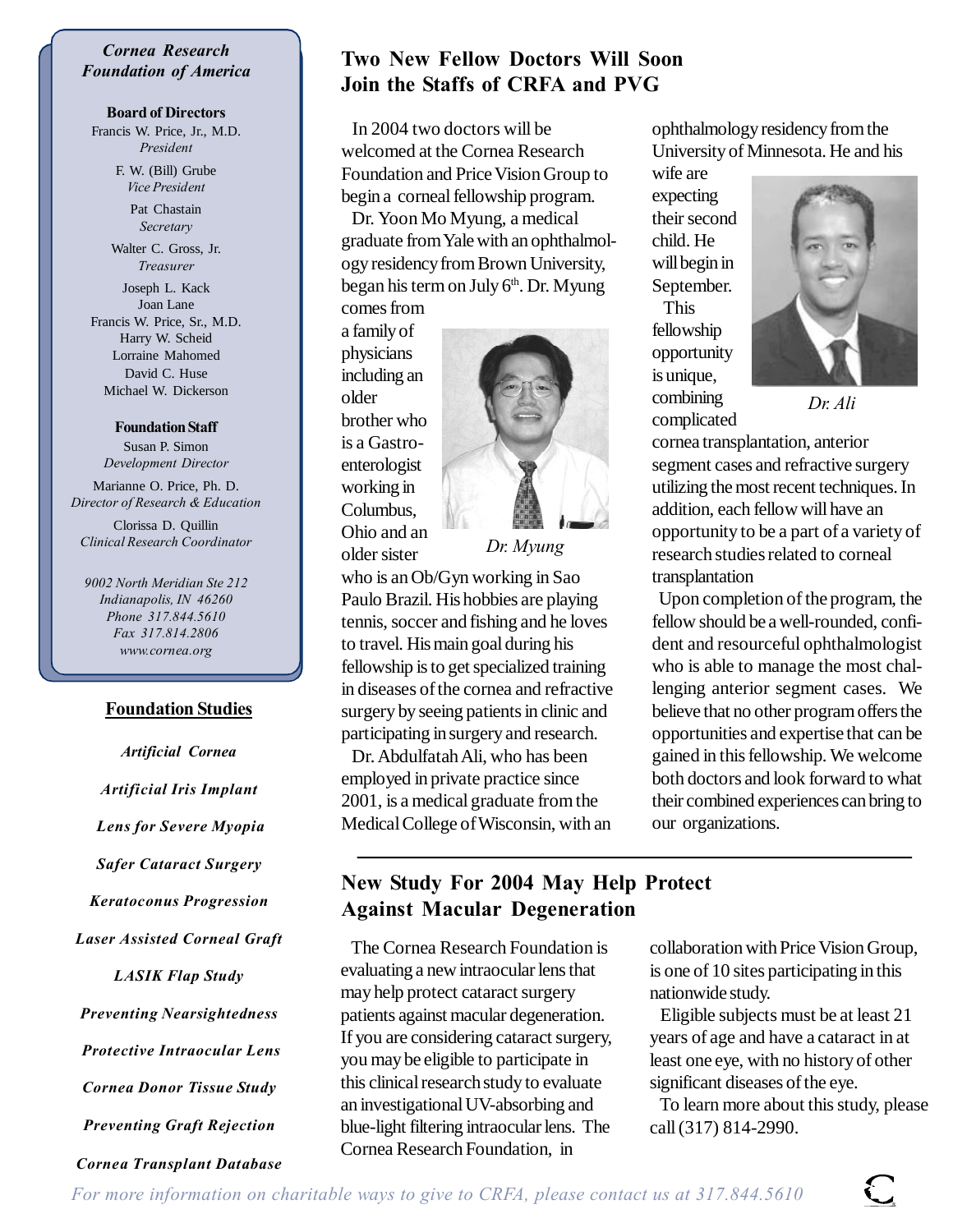

*541 Salon Addressing Machines & Supply Co. Advance Medical Optics, Inc. Alcon All American Wines of Indiana Allergan Bonefish Grill Calumet Lubricants Central Indiana Surgery Center Chernoff Plastic Surgery Children's Museum City Securities, Inc. Clifton Gunderson Accountants Cobblestone Grill Cohen, Garelick and Glazier Conner Prairie Connelly, Ford, Bower & Leppert Cool Lake Golf Club*

## *Country Club of Indianapolis Daddy Jack's Dann Pecar Newman & Kleiman David & Mary David Williams Joe Kack Jug's Catering Kinko's*

*Dick's Sporting Goods Dr. Francis W. Price Sr. Dr. Jesse Owens Eagle Creek Coffee Company Eagle Creek Golf Course Eiteljorg Fiber Xperts Five Season Country Club Friendly Tavern Frito Lay Gearheads Godiva Chocolatier Goelzer Investment Management Great Lakes Chemical Corporation Hardees Huntington National Bank Indiana Lions Eye Bank Indiana State Museum Indianapolis Indians Indianapolis Colts Intralase Ironwood Golf Club IRT ISO*

*Jewish Community Center KSM Business Services, Inc. Kroger Lewis Advertising Lynwood Flinchum Malibu (on Maryland St.) Market Street Wealth Mgt. Matt's Alignment Meijer Menards Meridian Title Company Mickey's Autograph Arena Mike Malley Mike's Express Carwash Mr. and Mrs. Charlie Greer National City Bank Oceanaire Olinger Pacers Paws, Inc. Pipe Puffer Smoke Shop Plum Creek Country Club Prairie View Golf Course Price Vision Group Purdue University Purgatory Golf Club*

*Refractec Re/Max First Choice (Venice, FL) Rick's Boatyard Roland & Pat Chastain Ruth's Chris Sam's Club Scheid Realty St. Elmo Starbucks (116th and Meridian) Sullivan's Steak House Sweet Things Taylor's Pub Target Temp Control Services The Great Frame Up Train Express Texas Roadhouse The Gift Basket Ambassador Trader Joe's UPS VISX Wallington Asset Management Wal-mart Walter Gross Wild Oats Wyndham Yellow Rose Carriage*

## **Visiting Surgeons From Around the Country Learn Revolutionary Corneal Transplant Technique**

 For the last year and a half the Cornea Research Foundation and Dr. Francis Price have been hosting training courses on a new surgical technique for corneal transplantation. Doctors from some of the most prominent eye centers around the country have come to Indianapolis to take part in this two-day advanced training course which includes live surgery and wetlab.

 This new surgical technique offers more rapid visual recovery and elimination of sutures for corneal transplant patients. It is especially beneficial for those with Fuchs $\varphi$ Corneal Dystrophy and cloudy corneas after cataract surgery. This new surgery is called by a variety of names including Posterior Lamellar Grafts (PLK) or Deep Lamellar Endothelial Keraotoplasty (DLEK). Dr. Price has perfomed more of these than any other surgeon in the US, and more recently has used a modifed technique since the first of the year which is allowing more significant visual recovery. Dr. Price feels this technique provides a dramatic improvement for patients over past techniques and will become the preferred surgical technique for at least a third of all corneal transplants. He was recently asked to speak on this at the Annual Meeting of the Eye Bank Associations of America in Tucson, Arizona.

 The next Advanced Cornea Course will be offered September 28-29, 2004. For anyone interested, please contact Sherry Levy at 317-814-2823. Class size is limited.

# **CRFA Open House**

Please Join Us Sunday, September 12th 1:00 pm-3:00 pm

Learn About the Latest Advances in Cornea Transplant Techniques Including Laser-Assisted Transplants \*

 Examine High-Resolution Images of Corneal Transplants Using the State-of -the-Art Confocal Microscope \*

Learn About a New Intraocular Lens That May Help Protect Against Macular Degeneration \*

View More of Our Exciting Endeavors

**RSVP 317.814.2993**

# **2004 Cornea Golf Classic Sponsors**

**We wish to thank the following individuals and corporations for their support. Your contributions were what made it so successful.**